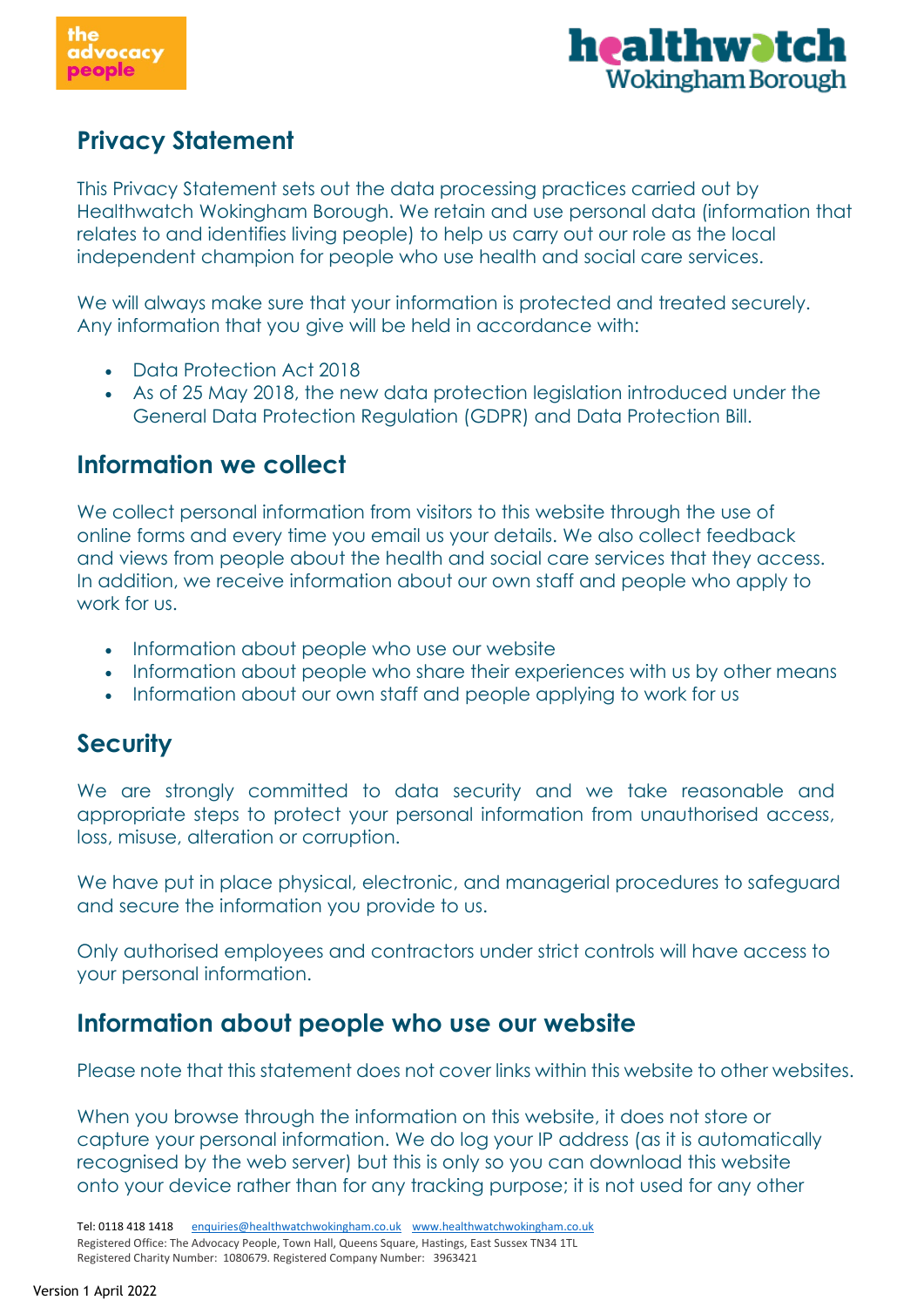



purpose.

We will only collect personal information provided by you that is relevant or needed to help progress the issue you contacted us about, such as:

- feedback from surveys and online forms
- email addresses
- telephone numbers
- preferred means of communication.

#### **Cookies**

Please be aware that some systems on our website require the use of cookies, but we will always state if this is the case. We will never collect and store information about you without your permission.

#### **Find out more about our use of Cookies:** <https://www.gov.uk/help/cookies>

#### **How we will use your personal information**

Personal information about you can be used for the following purposes:

- in our day-to-day work
- to send you our newsletter where you have requested it
- to respond to any queries you may have
- to improve the quality and safety of care

This may include any personal information that you choose to share with us, but we will treat this as confidential and protect it accordingly.

We will never include your personal information in survey reports.

#### **Signing up to our newsletter**

We use a third-party supplier to provide our newsletter service. By subscribing to this service you will be agreeing to them handling your data.

The third-party supplier handles the data purely to provide this service on our behalf. This supplier follows the requirements of the Data Protection Act 2018 in how they obtain, handle and process your information and will not make your data available to anyone other than Healthwatch.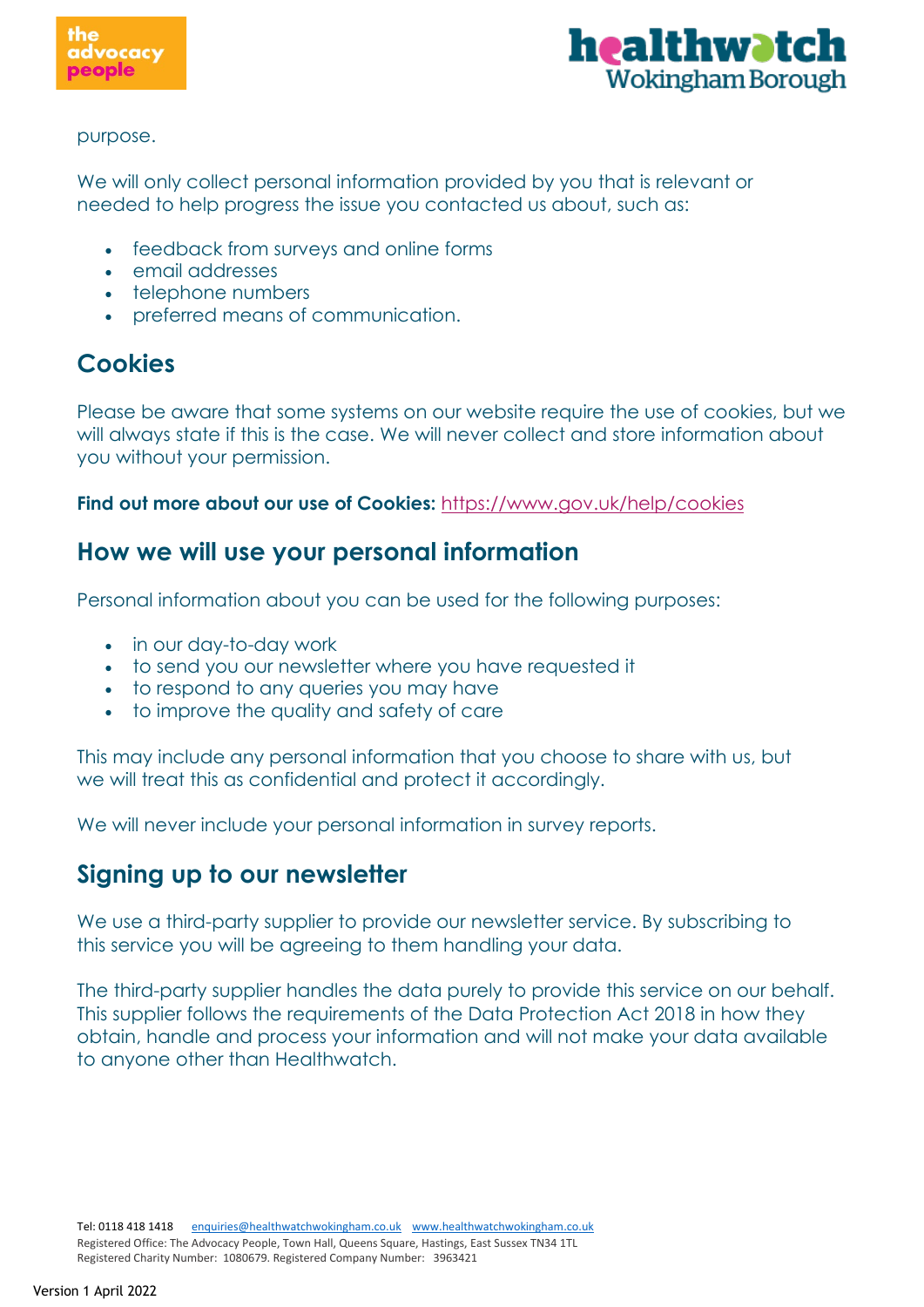

# **Information about people who share their experiences with us by other means**

There are several ways that we collect feedback from people about their experiences of using health and social care services day to day. Our staff will visit different health and social care settings as part of their role to evaluate how services are being delivered. We also receive phone calls and requests for information directly from members of the public as part of our signposting service. We also now receive information via a variety of social media channels, but always advise against sharing information in public forum and will remove it if required.

Where personally identifiable information is collected, we will ensure that we have your consent to keep it and we will be clear on how we intend to use your information. We will aim to anonymise information where we can but there may be instances where this is not possible in order to make change happen on your behalf.

There may be exceptional circumstances where we can and will keep the data without consent, but we must have a lawful basis for doing so, such as for safeguarding purposes or if we believe you or someone else may be committing a serious criminal offence, or if a court says we have to.

We ensure that where consent is required it will be freely given, used only for agreed specific and unambiguous purposes and that you are well informed about how the information will be kept. This includes where it will be stored, details on security and for how long it will be kept. We will comply with current data protection legislation at all times.

Personal information may be collected with your consent through:

- Our signposting and advice service
- When we receive feedback by phone, outreach work or through surveys
- Enter and View activity
- Events and focus groups

#### **Personal data received from other sources**

On occasion we will receive information from the families, friends and carers of people who access health and social care services. We use this data to inform providers and commissioners to help them deliver services that work for you.

Where it is practically possible, we will make sure that we have your consent to use information that is about you. We will only process your personal data where there is a lawful basis to do so under current data protection legislation.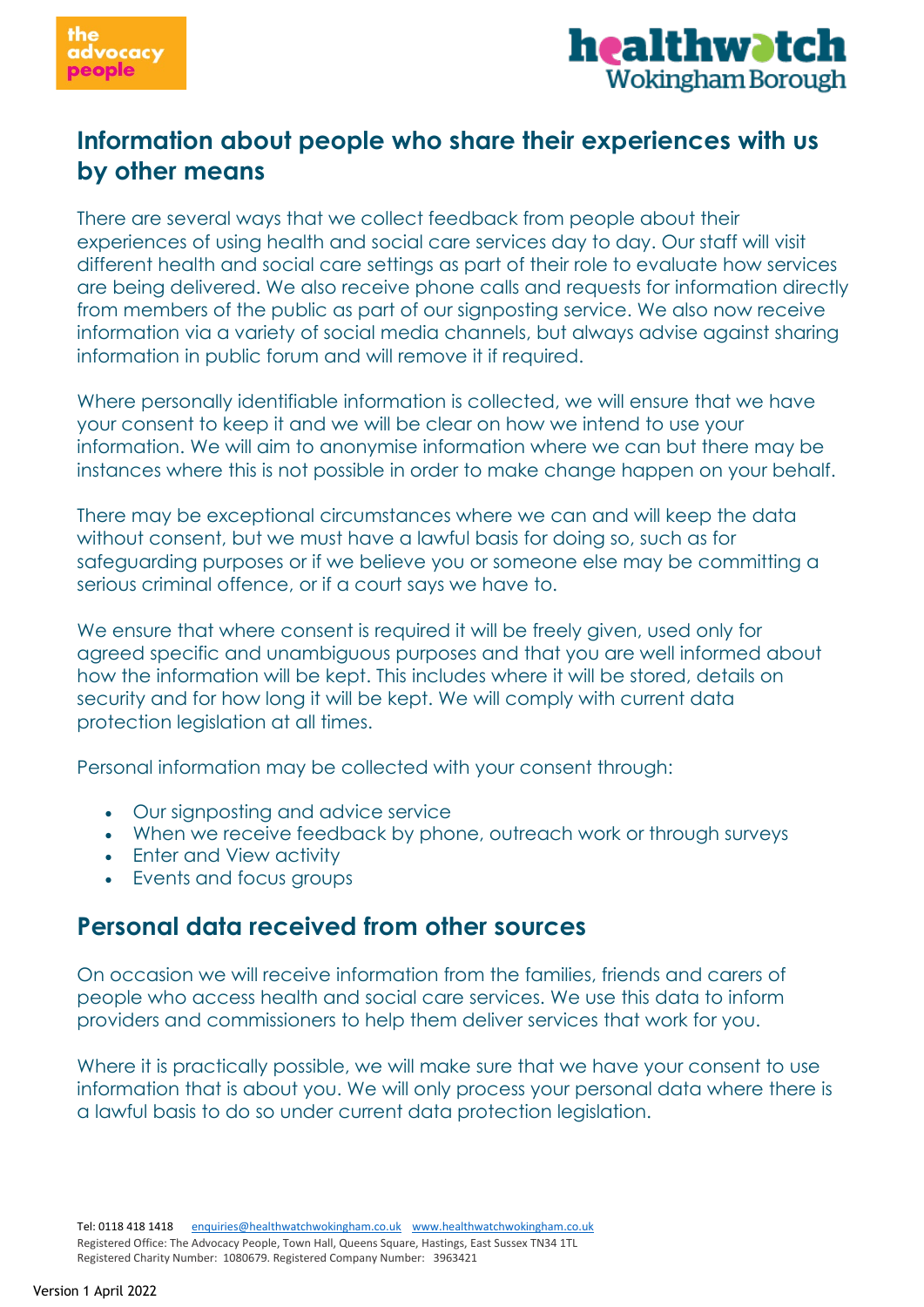

#### **What happens to the information I write in a webchat session?**

When you start a Webchat, the information will initially be stored within our website host, Wix.com. It will be stored in line with UK data protection requirements but may not be within the UK or EEA.

Within 5 working days of the Webchat, the information will be transferred into The Advocacy People's secure database and the Webchat will be deleted.

## **Publishing information**

In most circumstances we anonymise our data to ensure that a person cannot be identified, unless this has been otherwise agreed and consent has been given.

## **Sharing your data with Healthwatch England**

We are required to share information with Healthwatch England to ensure that your views are considered at a national level. This enables them to analyse service provision across the country and supply the Department of Health and national commissioners with the information you provide.

[Find out more about Healthwatch England's purpose and what they do.](https://www.healthwatch.co.uk/about-us)

The information we provide to Healthwatch England contains no personally identifiable data. Any information that is used for national publications is anonymised and will only be used with the consent of a local Healthwatch.

#### **Our data systems**

Healthwatch England provides a secure digital system for local Healthwatch to manage their data. Other organisations process the data contained within it on behalf of local Healthwatch and a Data Processing Agreement is in place to ensure that this is held securely and according to current data protection legislation.

Healthwatch England is a committee of the Care Quality Commission (CQC) but acts independently. These organisations must comply with all legal requirements and do not reuse any data for any other reason or make it available to others.

## **Information about our own staff and people applying to work with us**

We need to process personal data about our own staff (and people applying to work for us) so that we can carry out our role and meet our legal and contractual responsibilities as an employer.

Tel: 0118 418 1418 enquiries@healthwatchwokingham.co.uk www.healthwatchwokingham.co.uk Registered Office: The Advocacy People, Town Hall, Queens Square, Hastings, East Sussex TN34 1TL Registered Charity Number: 1080679. Registered Company Number: 3963421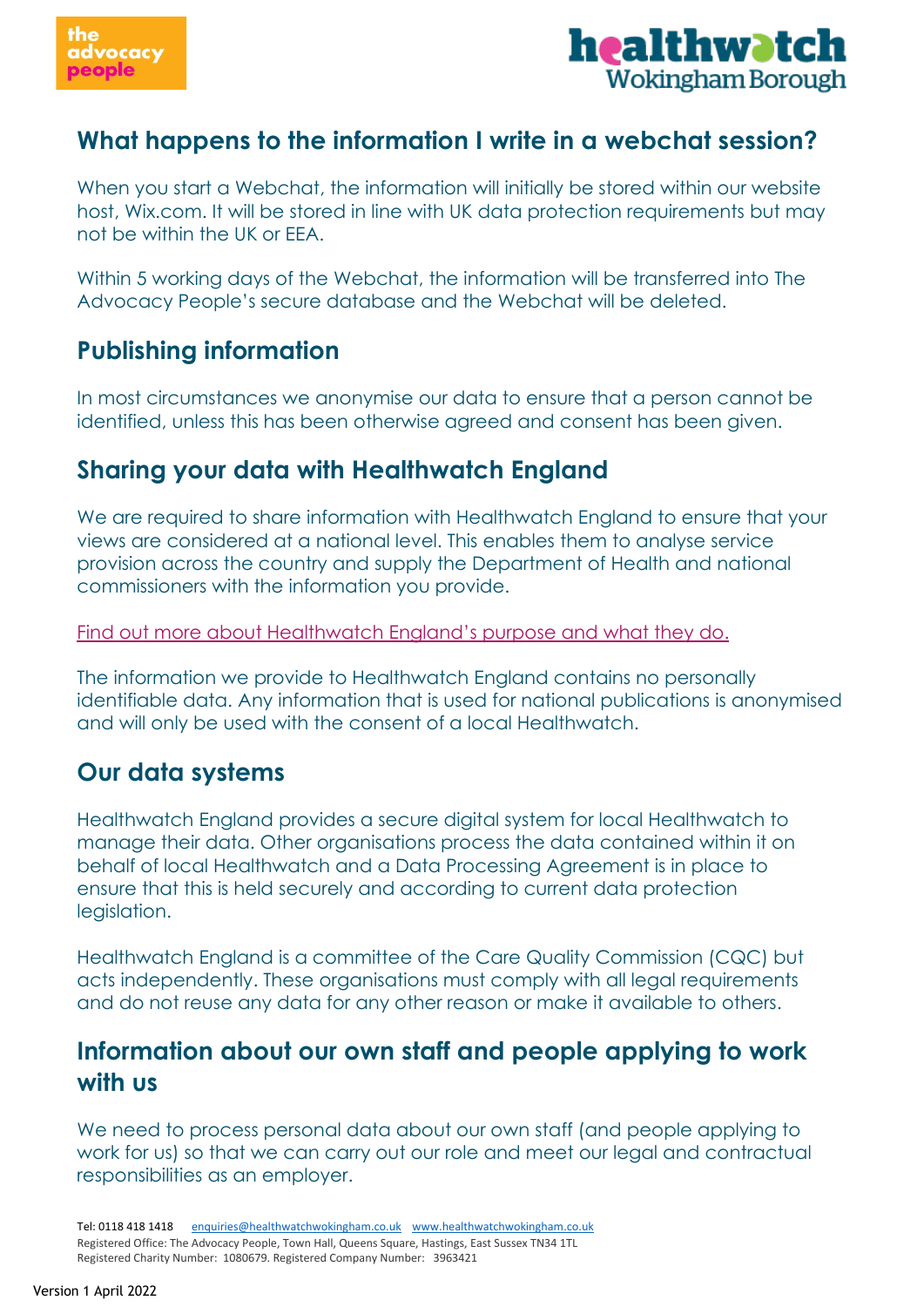

The personal data that we process includes information about racial or ethnic origin, religion, disability, gender and sexuality. We use this information to check we are promoting and ensuring diversity in our workforce and to make sure we are complying with equalities legislation.

Our employees decide whether or not to share this monitoring data with us and can choose to withdraw their consent for this at any time. Employees who wish to withdraw their consent for us to process this data can let us know.

Other personal data that we are required to process includes information on qualifications and experience, pay and performance, contact details and bank details.

We check that people who work for us are fit and suitable for their roles. This may include asking people to undertake [Disclosure and Barring Service](https://www.gov.uk/government/organisations/disclosure-and-barring-service) (DBS) checks.

People joining Healthwatch Wokingham Borough will be asked to complete a 'declaration of interests' form to identify any services with which they have close links (for example, because they have previously worked there or because the service is run by a close relative) or any other issues which could cause a perceived conflict of interest. Staff are regularly asked to update these forms.

We have a legal obligation to comply with the Freedom of Information Act 2000 and this may include the requirement to disclose some information about our employees – especially those in senior or public facing roles. We also publish some information about our staff, including the names and work contact details of people in some roles.

#### **How we share information with other organisations**

We only share personal information with other organisations where it is lawful to so and in accordance with our Information Governance Policy. Information is shared in order to fulfil our remit which is to pass on your experiences of care to help improve them on your behalf.

We work with Healthwatch England, the Care Quality Commission (CQC), local commissioners, NHS Improvement and our local authority to make this happen. We can also engage external suppliers to process personal information on our behalf.

We will only disclose your personal information where we have your consent to do so, or where there is another very good reason to make the disclosure – for example, we may disclose information to CQC or a local authority where we think it is necessary to do so in order to protect a vulnerable person from abuse or harm. Any such disclosure will be made in accordance with the requirements of the current data protection legislation.

Tel: 0118 418 1418 enquiries@healthwatchwokingham.co.uk www.healthwatchwokingham.co.uk Registered Office: The Advocacy People, Town Hall, Queens Square, Hastings, East Sussex TN34 1TL Registered Charity Number: 1080679. Registered Company Number: 3963421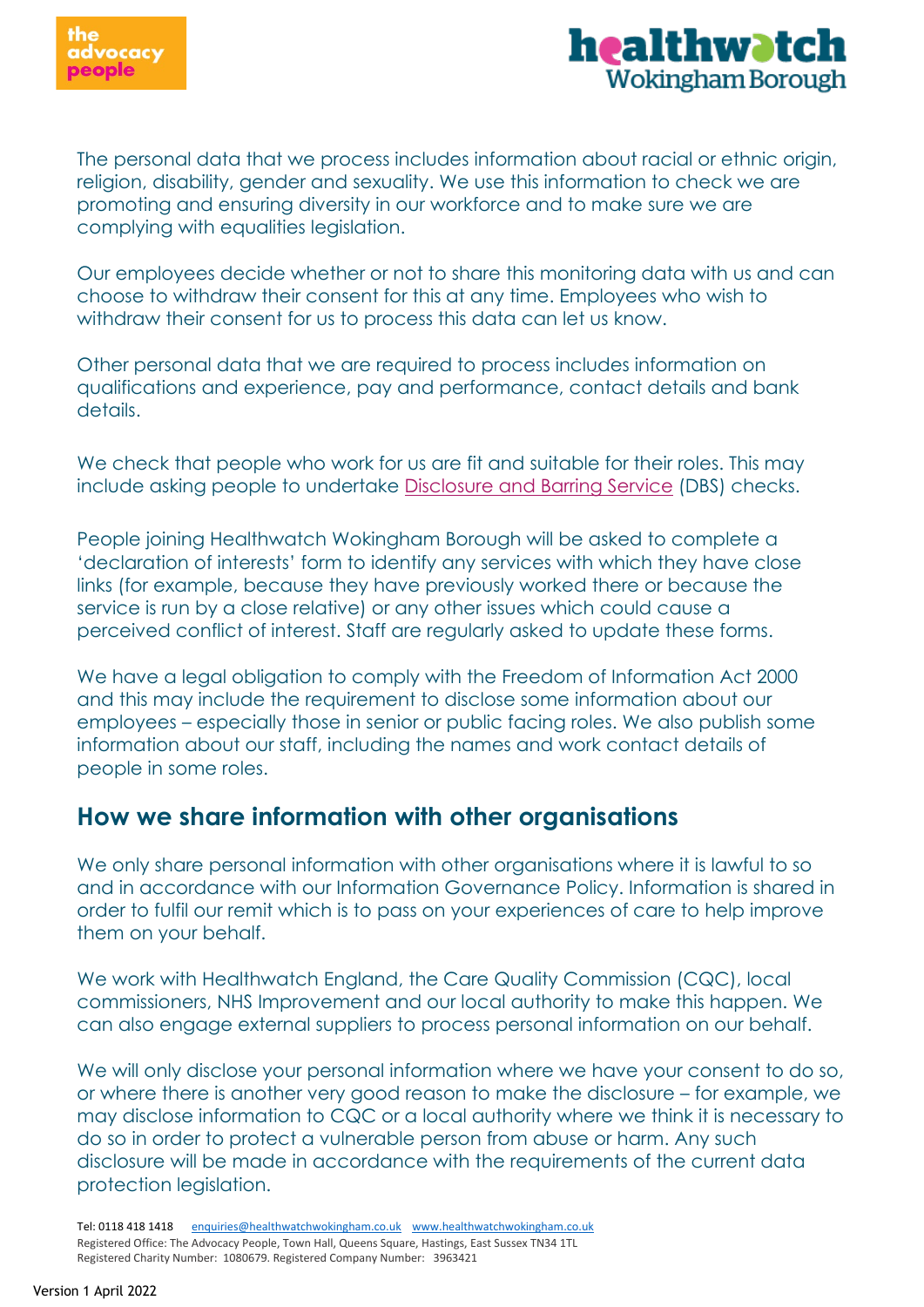

Wherever possible, we will ensure that any information that we share or disclose is anonymised, so as to ensure that you cannot be identified from it.

We sometimes use other organisations to process personal data on our behalf. Where we do this, those companies are required to follow the same rules and information security requirements as us, outlined in a Data Processing Contract. They are not permitted to use reuse the data for other purposes.

## **Retention and disposal of personal data**

Our Privacy Policy's retention and disposal schedule explains how long we keep different types of records and documents for, including records and documents containing personal data. Personal data is deleted or securely destroyed at the end of its retention period.

- Keep your information up to date, when necessary.
- Only keep your information for as long as we need it, after which it will be destroyed.
- Protect your information from unauthorised or accidental disclosure.
- Provide you with a copy of your personal information on request.
- Correct inaccurate or misleading data as soon as possible.

# **Your rights**

#### **Your right to access information about you**

If you think we may hold personal data relating to you and want to see it please write to [enquiries@healthwatchwokingham.co.uk](mailto:enquiries@healthwatchwokingham.co.uk)

#### **Correcting or deleting your personal data**

If you know that we are holding your personal data and believe that it may be wrong, or if you want it to be deleted or for us to stop using it, you have a right to request that it can be deleted or amended.

Please make your objection in writing to [enquiries@healthwatchwokingham.co.uk](mailto:enquiries@healthwatchwokingham.co.uk)

Or send it by post to: Healthwatch Wokingham Borough, Wokingham Charity and Community Hub, Waterford House, Erfstadt Court, Wokingham, Berks, RG40 2YF

#### **Complaints about how we look after or use your information**

If you feel that we have not met our responsibilities under data protection legislation, you have a right to request an independent assessment from the Information Commissioner's Office (ICO). You can find details [on their website.](http://www.ico.org.uk/)